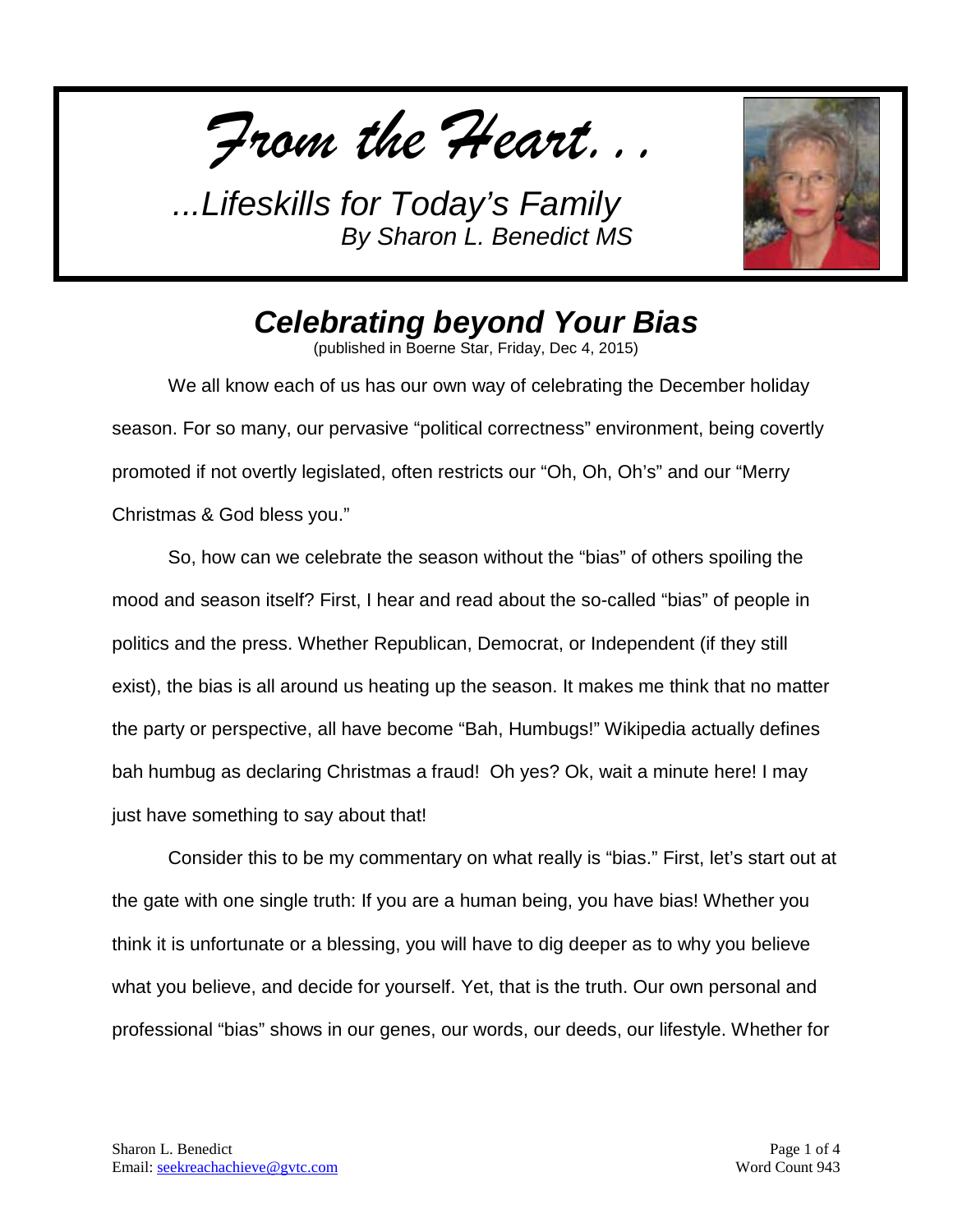good or ill, "bias" in life comes with the territory. And there are unlimited "different strokes for different folks." Wow, does that date me!

Again, according to Wikipedia, "Bias is a term used to describe a tendency or preference towards a particular perspective, ideology or result, especially when the tendency interferes with the ability to be impartial, unprejudiced, or objective. In psychology, cognitive bias has the tendency to interpret new information in such a way that confirms one's prior beliefs, even to the extreme of denial, ignoring information that conflicts with one's prior beliefs.

In most all definitions, they tend to lean toward the negative when referring to the term "bias" as a judgment or prejudice. I consider this unfortunate, since none of us can really get totally free from our biases or preferences in life. Why? First, we all have to make decision on what we believe and how we live our lives. And, again, because I believe we human beings are actually conceived with certain physiological "biases" that are genetically programmed into us at conception.

Yet, that doesn't mean we are stuck with them all. Much of heredity is tempered by our environment—physically, emotionally, mentally, psychologically, spiritually. At every step in life, we have the freedom to choose what we believe and how we behave. If we are really honest with ourselves, we can't just blame our parents, our circumstances, politics, the press, the weather, or even the devil (which some often do with the quip, "the devil made me do it!).

This is why I diverge from the traditional definition of "bias." I see it as something more neutral and even positive for every human being. Again, why? To me, bias simply represents how you express your core values with each other. So, if your core values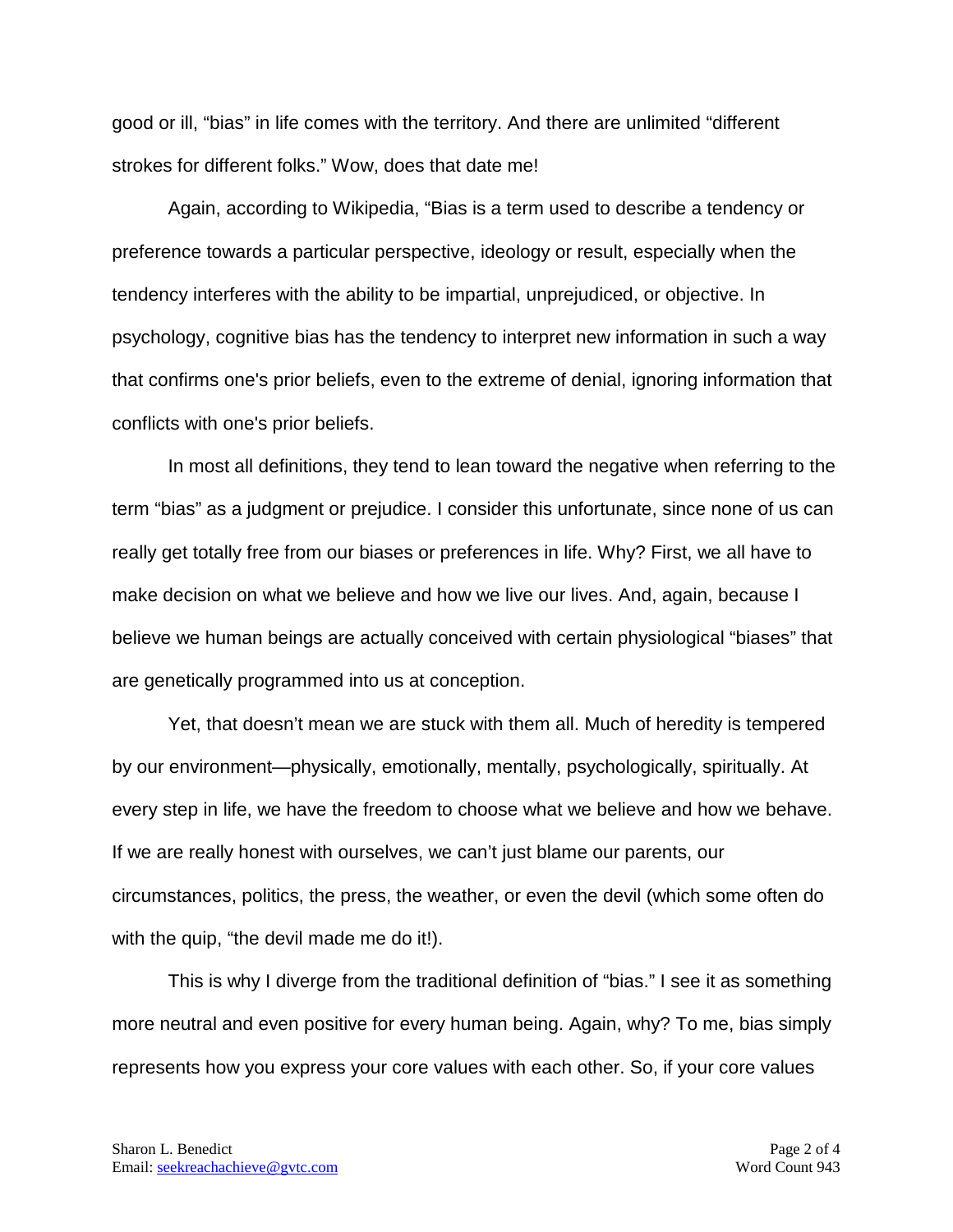lean Republican, you may be Republican. If your core values lean Democrat, then you may be a Democrat.

Now, for the rest of you who are such free thinkers—you just may decide to create your own mix, politically and in life—a little here, a little there. And since this is still a free nation so far, you have that inalienable right. So, go for it! For me, please consider me a "Conservative Hippie" from the sixties. This term was coined by an artisan client of mine many years back. And I felt it also fit me quite nicely. Back then, no one knew how to label me. I was an art major with a business minor, get that! It was a real "trip" integrating those two worlds in my life; but I had loads of fun doing it!

For many frustrated students and colleagues over the years, I just didn't fit the mold, and many others didn't either. They were perpetually curious about where I stood on any particular topic. We had many lively constructive conversations in our free speech forums until it got very ugly at times around the Vietnam War topic. When I look around me today and how some are behaving, it tends to bring back memories of those times both good and bad.

In spite of the bad times, looking back, it's a wonderful thing to be free to know who you are; and to be able to comfortably disagree, agreeably, with those across the aisle or down the street, or on the opposite side of the world. This is a lesson I feel we will be learning again with the uncertainties and dangers before us within our nation and world. So, feel free to hold on to who you are and what you believe in expressing your "bias" as long as it holds true to your core values and your respectful treatment of other human beings with their "biases."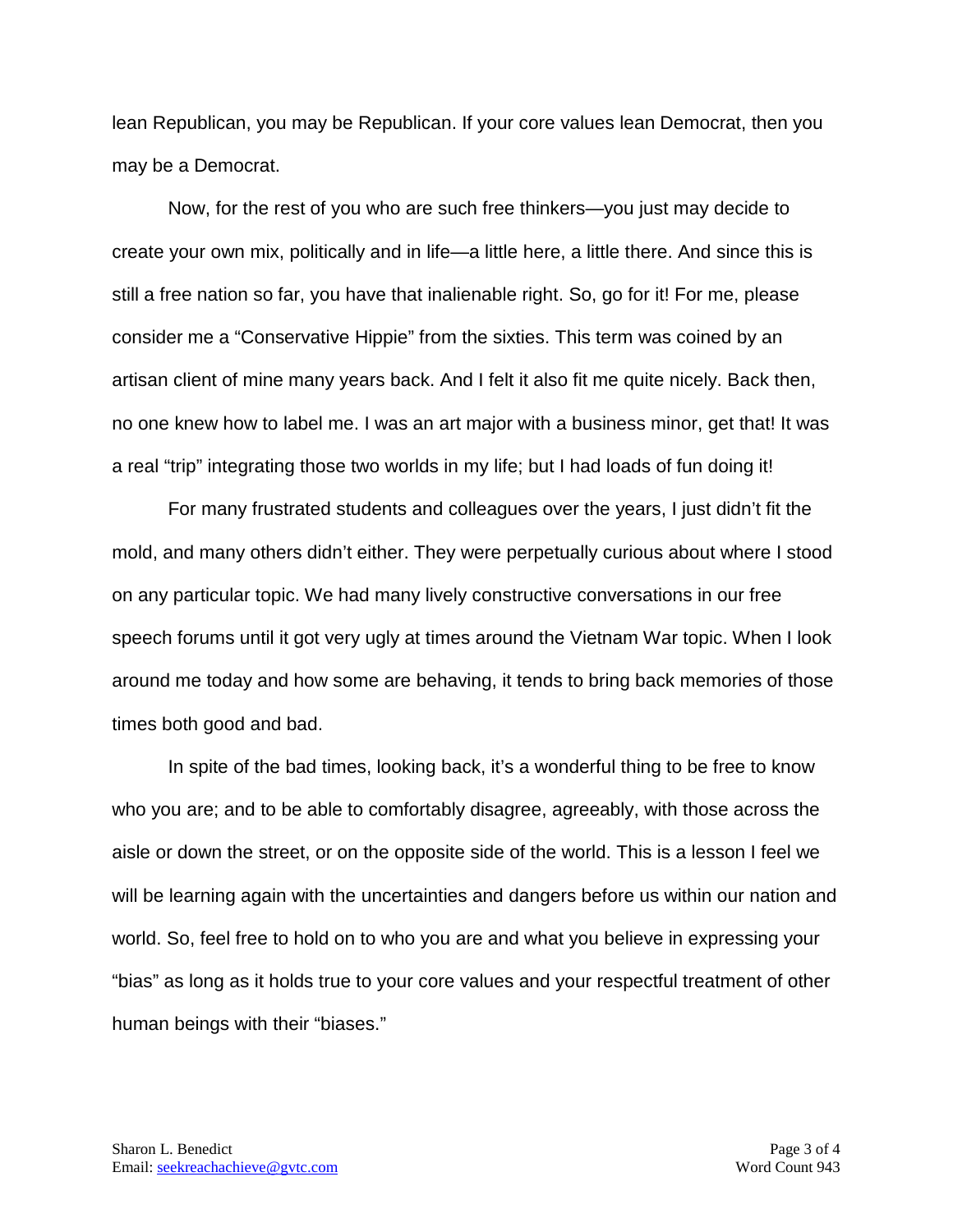You just might find common ground in your core values if you give it a chance. You just may find a way to work together on areas you both deem important for your families, our communities, our nation. You may then be able to celebrate your own season of faith, hope, and love together. Isn't that what Christmas is all about . . . Peace on Earth, Good Will Toward Mankind?

--

*Sharon L. Benedict, is a speaker, author, and weaver, and loving it! She is available for speaking engagements, freelance writing, and will even weave you a one-of-kind creation, just for you. Sharon also welcomes your questions and comments and can be contacted a[t seekreachachieve@gvtc.com.](mailto:seekreachachieve@gvtc.com) Visit her website at [www.celebratingyourjourney.com.](http://www.celebratingyourjourney.com/)*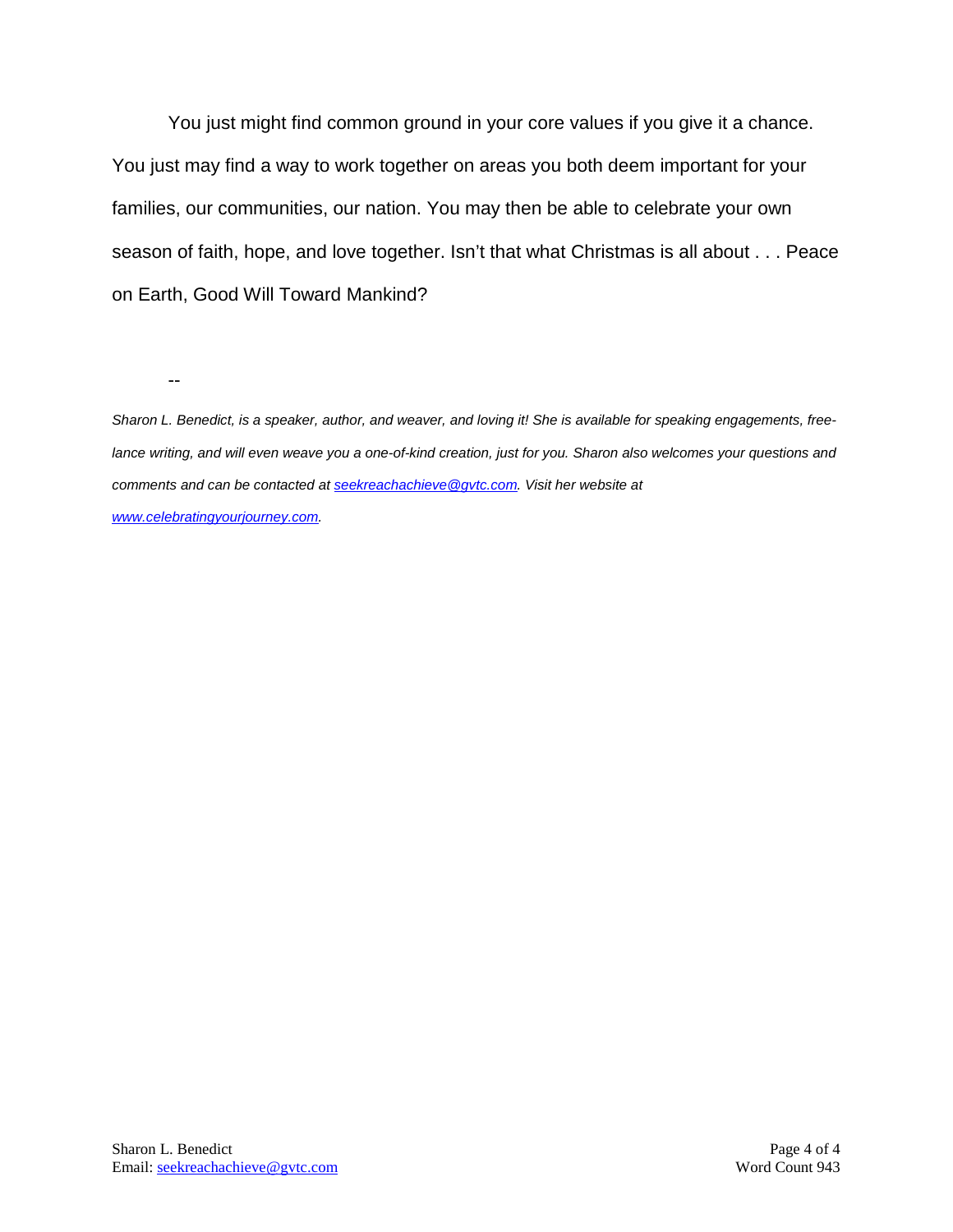*From the Heart...*



*Celebrating Christmas with Compassion*

(published in Boerne Star, Friday, Dec 11, 2015)

As mentioned in previous article, we all know each of us has our own way of celebrating the December holiday season. For so many, our pervasive "political correctness" environment, being covertly promoted if not overtly legislated, often restricts our "Ho, Ho, Ho's" and our "Merry Christmas & God bless you."

So, how can we celebrate the season without the more negative "bias" of others spoiling the mood and season itself? I believe Christmas time is a perfect season for celebrating not just the season but also sharing our core values, compassion, and care for others. It just may free us from the "Bah, Humbugs" of the politically correct world we live in! This just may also help others and ourselves see our core values or "bias" in a more positive light of the season.

So, as you are madly shopping for those Christmas or "Holiday" gifts for loved ones, family, and friends, maybe it's time to include a stranger or two? Here are some possible ways to make this season ring out the true meaning of Christmas . . . *"For unto us a child is born, unto us a son is given: and the government shall be upon his shoulder: and his name shall be called Wonderful, Counselor, The mighty God, The everlasting Father, The Prince of Peace"* (Isaiah 9:6 KJV).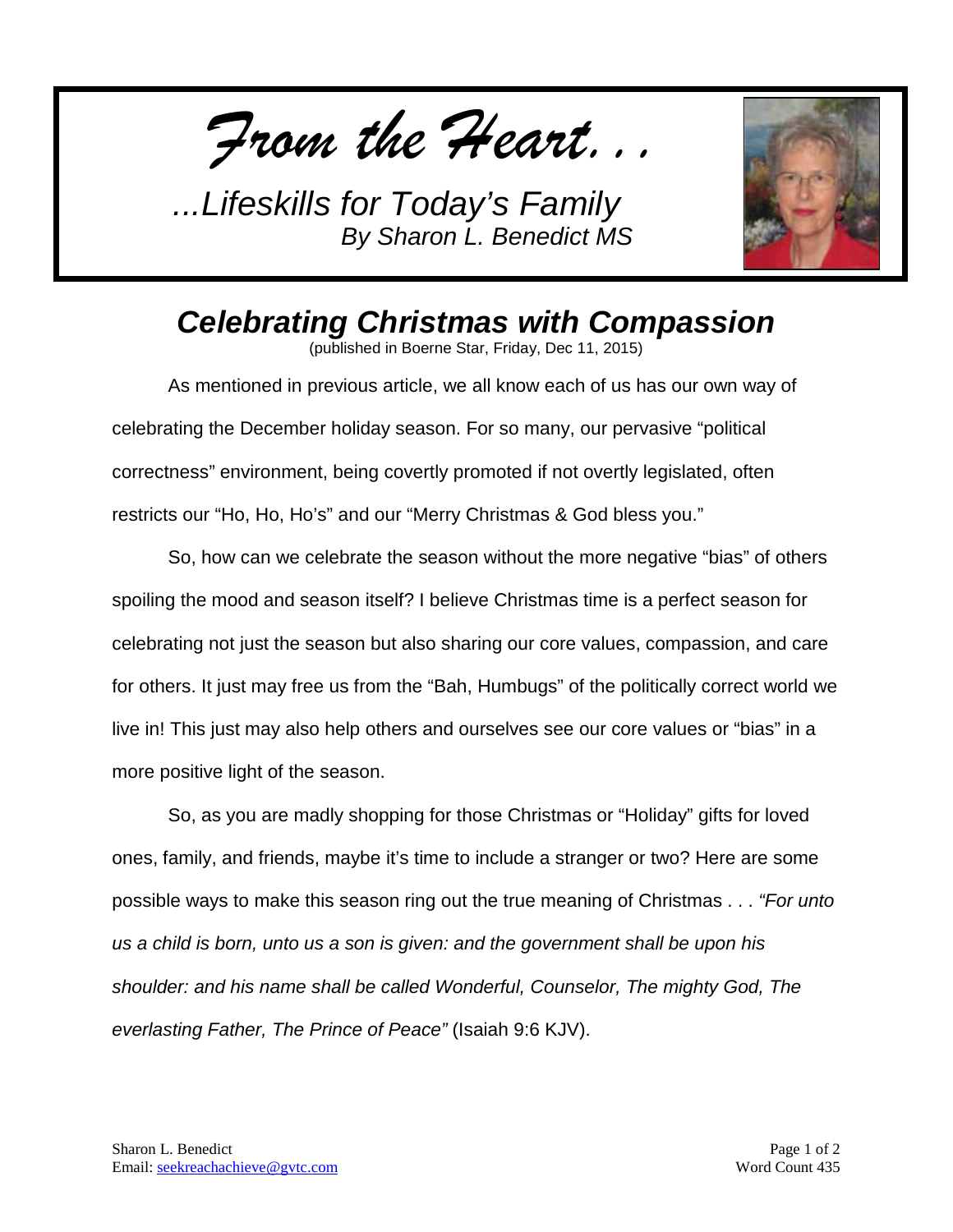- Volunteer and/or give to your local food pantry
- Visit a homeless shelter and donate blankets, gloves, socks, hats, or coats
- Donate, Volunteer for the Salvation Army [\(http://salvationarmyusa.org\)](http://salvationarmyusa.org/)
- Volunteer/donate to Samaritans Purse,

[http://www.samaritanspurse.org/operation-christmas-child/volunteer-short](http://www.samaritanspurse.org/operation-christmas-child/volunteer-short-term/)[term/](http://www.samaritanspurse.org/operation-christmas-child/volunteer-short-term/)

• Support the USO,<https://secure.uso.org/?sc=WEBDONATION>

I am sure you have within your community and region multiple ways to reach out with compassion for others in this season. So, step out this coming week and change someone's life for the better.

As we demonstrate care and compassion to loved ones and stranger alike may those qualities attributed to the God of the universe shine through. May the words that refer to the One we celebrate (whose name is Immanuel-God with Us) call out and declare "Wonderful" miracles and wonderment for anyone that passes your way. May you find a compassionate "Counselor" at your side helping you through the good times and bad. May you personally experience the loving presence of a "Mighty God" and "Everlasting Father." And may the "Prince of Peace" we call Jesus have a welcoming, resting place in your home, community this season, and on earth peace, good will toward all.

*Sharon L. Benedict, is a speaker, author, and weaver, and loving it! She is available for speaking engagements, free*lance writing, and will even weave you a one-of-kind creation, just for you. Sharon also welcomes your questions and *comments and can be contacted a[t seekreachachieve@gvtc.com.](mailto:seekreachachieve@gvtc.com) Visit her website at [www.celebratingyourjourney.com.](http://www.celebratingyourjourney.com/)*

--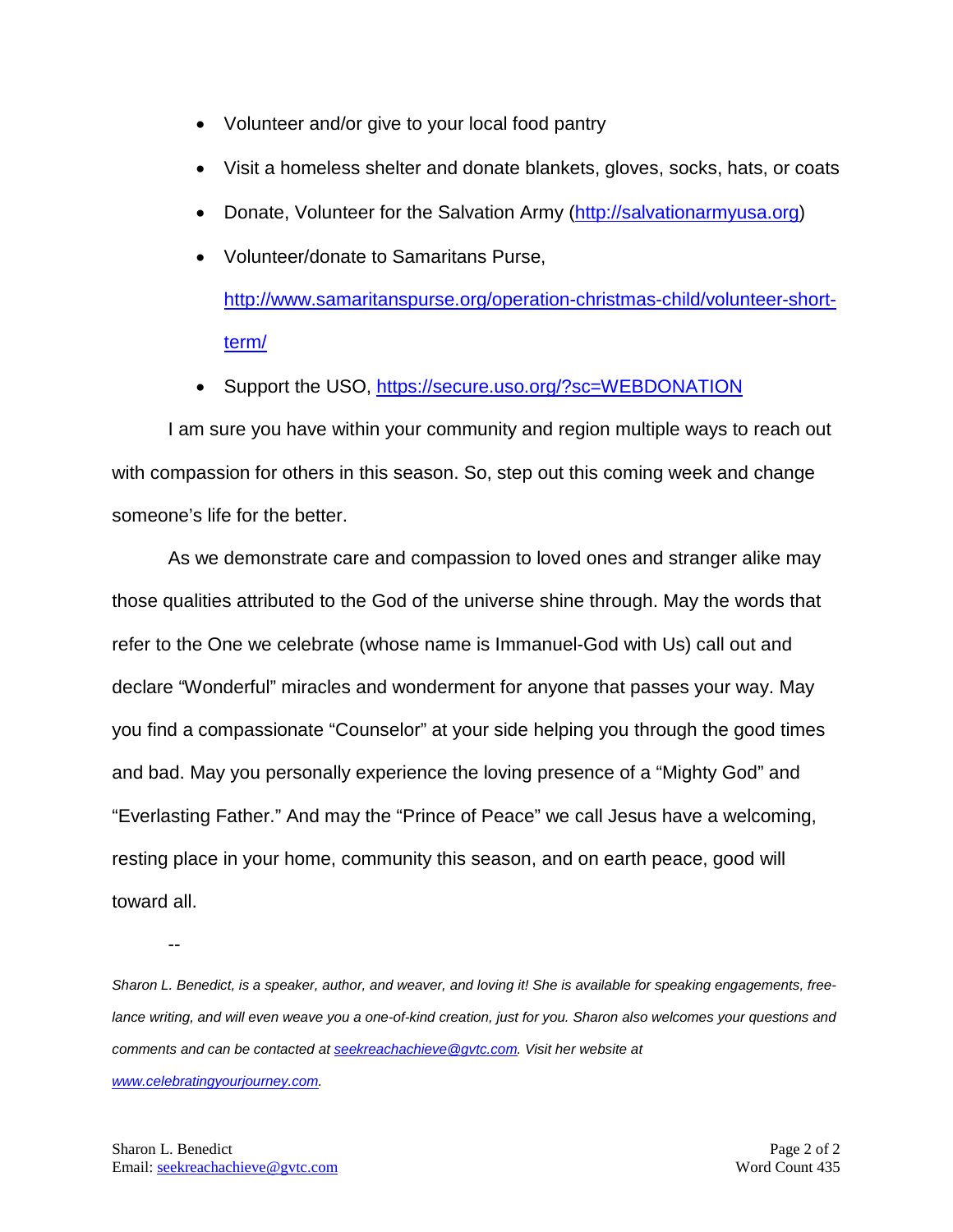*From the Heart...*



## *December Holiday Celebrations*

(published in Boerne Star, Friday, Dec 18, 2015)

December is always filled with holiday activities we all seem to take for granted as we get in the celebrating swing. For our nation, Thanksgiving and Christmas are the main focus. However, I got curious about what holiday celebrations and remembrances happen in December all around the world. Also, I was curious about which ones have the greatest attention globally.

So, I naturally started a net search and came up with these results. One source comes from Kids' Turn Central

[\(http://www.kidsturncentral.com/holidays/glossary/holidaysgloss.htm\)](http://www.kidsturncentral.com/holidays/glossary/holidaysgloss.htm): Advent,

Chanukah, St. Nicholas Day, St. Lucia Day, Las Posadas, Winter Solstice, Christmas Eve, Christmas Day, Yule, Boxing Day, St. Stephen's Day, Kwanzaa, Mummering,

Twelve Days of Christmas, Holy Innocents Day.

I bet you are wondering, "What in the world is Kwanzaa day?" Well, here it is. "A professor, Dr. Maulana Ron Karenga, wanted to encourage African Americans to celebrate their heritage so he started Kwanzaa in California in 1966. Traditionally beginning December 26, families exchange gifts and have African cultural feasts and festivities. The word "Kwanzaa" is an East African word which means "first fruits" and refers to the celebration of the harvest of first crops in traditional African society.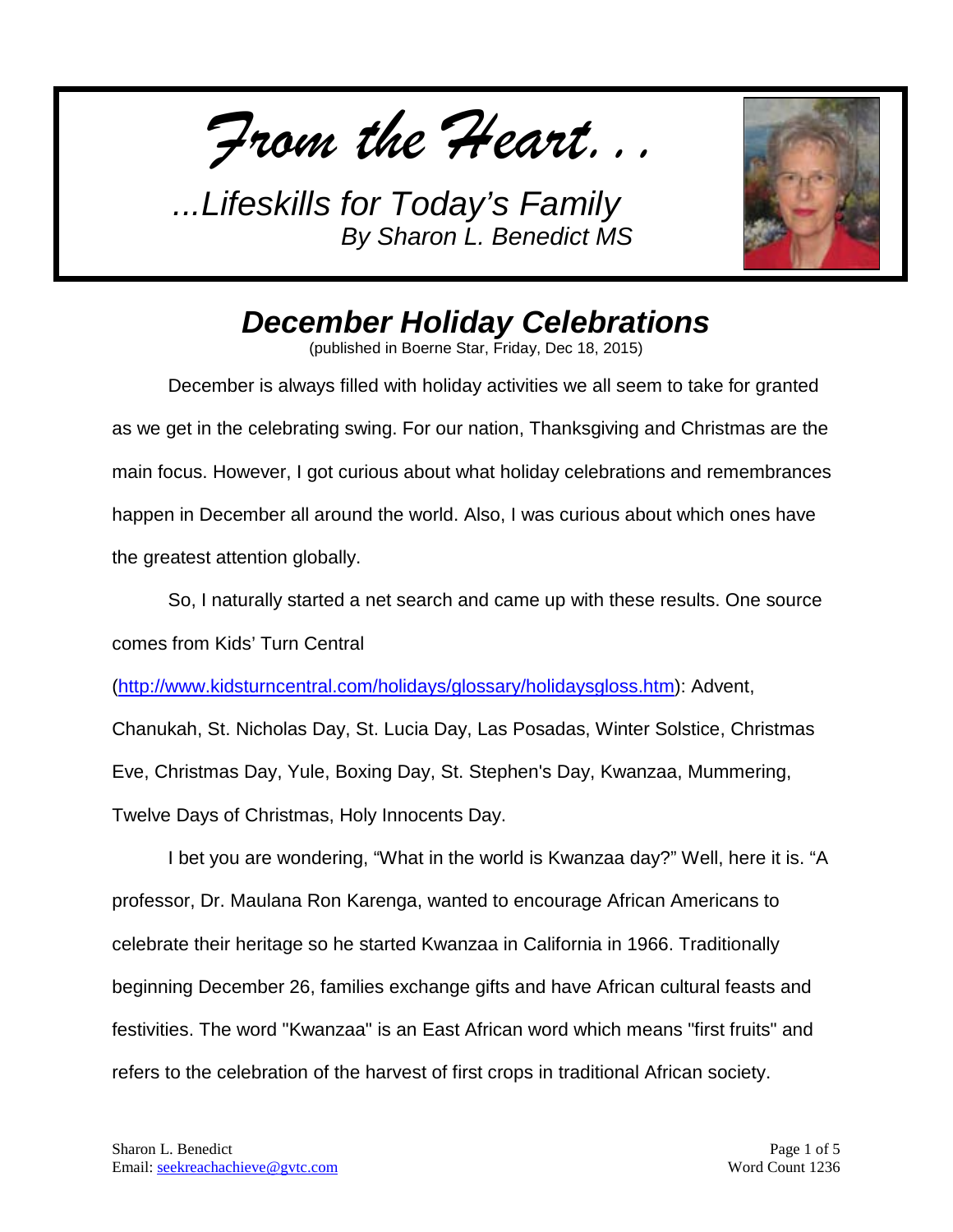Kwanzaa is based on seven principles, collectively called Nguzo Saba, and is celebrated for seven days beginning on December 26 and ending on January 1.

Do you also wonder what is Mummering day? "Starting on Boxing Day, December 26, and through the holiday period, homes in Newfoundland, Canada are visited by neighbors dressed as mummers, sometimes known as janneys, johnnies, maskers or mumpers. They sing, dance, play music but try to disguise their voice. Although the tradition is not as popular as it once was they use to have parades and festivals for Mummering. In Philadelphia, Mummering is also celebrated on New Year's Eve." You can learn more about other holidays at Kids' Turn Central.

Here are other celebrations around the world you may find interesting, even fascinating. You can learn more about each holiday by visiting Time & Date [\(http://www.timeanddate.com/holidays/\)](http://www.timeanddate.com/holidays/). Notice which ones have the greatest number of countries honoring that day. Among the most celebrated is Christmas Eve, Christmas Day, Mouloud (Mohammed's birthday), and Boxing Day. Keep in mind that some countries celebrate the same holiday but on different days.

Christmas Eve and Christmas Day are the most celebrated around the world. Then add the second-day or after Christmas holidays. If you wonder what is Boxing Day on Dec 26, it happens to be an old English tradition in Britain and Canada. According to Kids' Turn Central, it is an "English custom of giving Christmas boxes containing food or money to family servants and suppliers."

| Dec 16             | Victory Day                   | Bangladesh   |
|--------------------|-------------------------------|--------------|
| $\parallel$ Dec 16 | National Day                  | llBahrain    |
| Dec 16             | Independence Day              | Kazakhstan   |
| Dec 16             | Day of Reconciliation         | South Africa |
| $\parallel$ Dec 17 | National Day (second<br>ldav) | Bahrain      |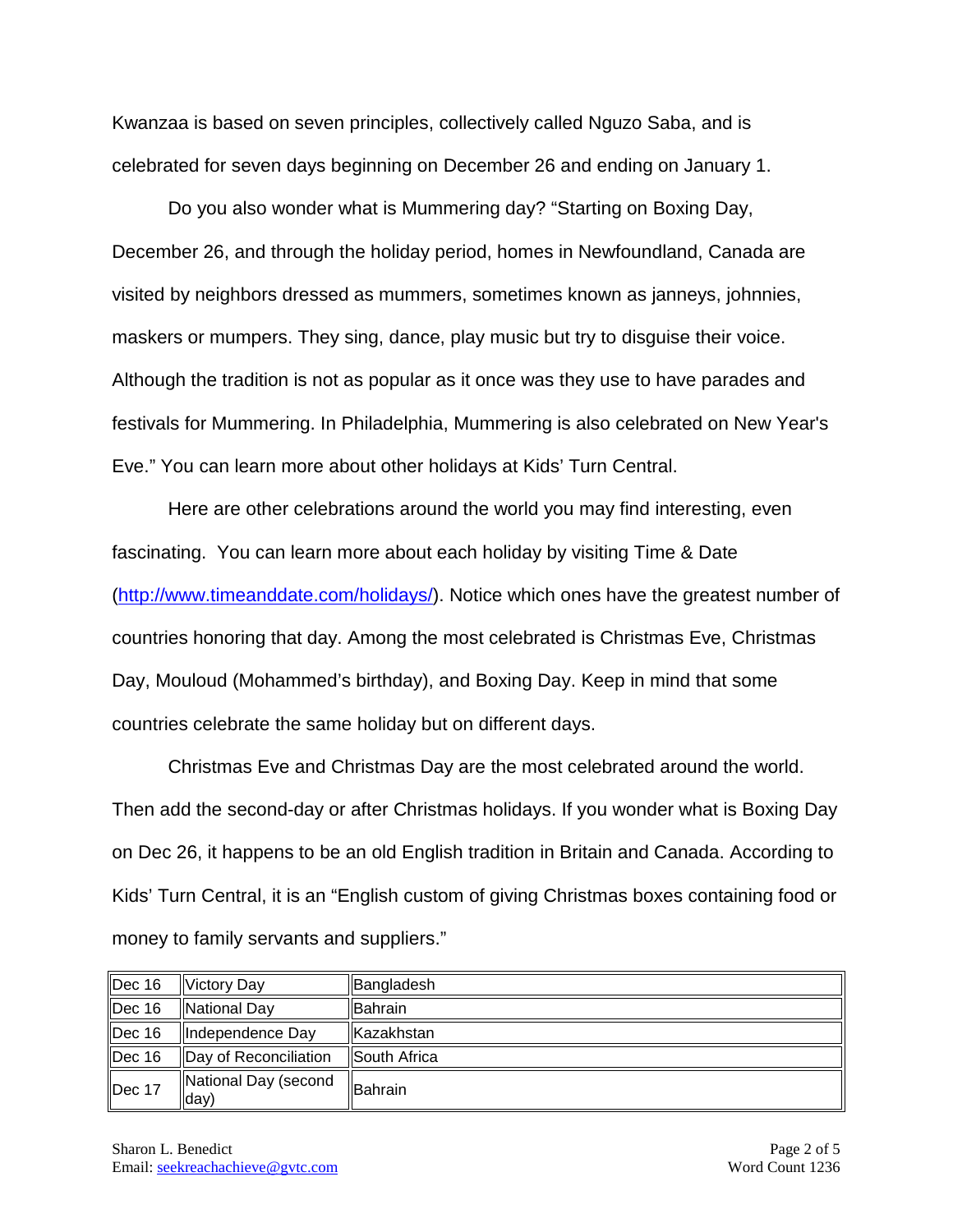| Dec 17 | Independence Day<br>(Day 2)                        | Kazakhstan                                                                                                                                                                                                                                                                                                                                                                                                                                                                                                                                                                                                                                                                                                                                                                                                                                                                                                                      |
|--------|----------------------------------------------------|---------------------------------------------------------------------------------------------------------------------------------------------------------------------------------------------------------------------------------------------------------------------------------------------------------------------------------------------------------------------------------------------------------------------------------------------------------------------------------------------------------------------------------------------------------------------------------------------------------------------------------------------------------------------------------------------------------------------------------------------------------------------------------------------------------------------------------------------------------------------------------------------------------------------------------|
| Dec 18 | Nigerien Republic Day                              | Niger                                                                                                                                                                                                                                                                                                                                                                                                                                                                                                                                                                                                                                                                                                                                                                                                                                                                                                                           |
| Dec 18 | National Day                                       | Qatar                                                                                                                                                                                                                                                                                                                                                                                                                                                                                                                                                                                                                                                                                                                                                                                                                                                                                                                           |
| Dec 20 | <b>Abolition of Slavery</b>                        | Reunion                                                                                                                                                                                                                                                                                                                                                                                                                                                                                                                                                                                                                                                                                                                                                                                                                                                                                                                         |
| Dec 21 | <b>Turkish Language Day</b><br>(Turkish community) | Macedonia, Republic of                                                                                                                                                                                                                                                                                                                                                                                                                                                                                                                                                                                                                                                                                                                                                                                                                                                                                                          |
| Dec 22 | Asarah B'Tevet                                     | Israel                                                                                                                                                                                                                                                                                                                                                                                                                                                                                                                                                                                                                                                                                                                                                                                                                                                                                                                          |
| Dec 22 | <b>Unity Day</b>                                   | Zimbabwe                                                                                                                                                                                                                                                                                                                                                                                                                                                                                                                                                                                                                                                                                                                                                                                                                                                                                                                        |
| Dec 23 | <b>Emperor's Birthday</b>                          | Japan                                                                                                                                                                                                                                                                                                                                                                                                                                                                                                                                                                                                                                                                                                                                                                                                                                                                                                                           |
| Dec 24 | <b>Christmas Eve</b>                               | Andorra, Albania, Austria, Australia, Barbados, Bangladesh, Belgium,<br>Bulgaria, Bermuda, Brazil, The Bahamas, Canada, Congo Dem.Rep.,<br>Switzerland, Colombia, Cyprus, Czech Republic, Germany, Denmark,<br>Dominican Republic, Estonia, Spain, Finland, Faroe Islands, France,<br>Ghana, Gibraltar, Greenland, Equatorial Guinea, Guatemala, Haiti,<br>Hungary, Indonesia, Ireland, India, Iceland, Jamaica, Kenya, South<br>Korea, Cayman Islands, Liechtenstein, Sri Lanka, Lithuania,<br>Luxembourg, Latvia, Monaco, Moldova, Macedonia, Republic of,<br>Malta, Mexico, Malaysia, Nigeria, Netherlands, Norway, New Zealand,<br>Panama, Peru, Philippines, Pakistan, Poland, Puerto Rico, Portugal,<br>Romania, Sweden, Singapore, Slovakia, San Marino, El Salvador,<br>Thailand, Trinidad and Tobago, Tanzania, United States, United<br>States, Uruguay, Holy See (Vatican City), Venezuela, Vietnam, South<br>Africa |
| Dec 24 | Mouloud (The<br>Prophet's Birthday)                | United Arab Emirates, Afghanistan, Australia, Bangladesh, Burkina<br>Faso, Bahrain, Benin, Canada, Cote d'Ivoire, Cameroon, Algeria,<br>Egypt, Eritrea, Ethiopia, The Gambia, Guinea, Indonesia, Iraq,<br>Comoros, Kuwait, Lebanon, Libya, Morocco, Mali, Malaysia, Niger,<br>Oman, Saudi Arabia, Sudan, Sierra Leone, Senegal, Somalia, Syria,<br>Chad, Togo, Tunisia, Tanzania, United Kingdom, United States,<br>Yemen, Mayotte                                                                                                                                                                                                                                                                                                                                                                                                                                                                                              |
| Dec 24 | Prophet's Birthday                                 | Jordan                                                                                                                                                                                                                                                                                                                                                                                                                                                                                                                                                                                                                                                                                                                                                                                                                                                                                                                          |
| Dec 24 | Birth Date of Kim Jong<br>Suk                      | North Korea                                                                                                                                                                                                                                                                                                                                                                                                                                                                                                                                                                                                                                                                                                                                                                                                                                                                                                                     |
| Dec 24 | Milad-Un-Nabi (Holy<br>Prophet's Birthday)         | Sri Lanka                                                                                                                                                                                                                                                                                                                                                                                                                                                                                                                                                                                                                                                                                                                                                                                                                                                                                                                       |
| Dec 24 | <b>Unduvap Full Moon</b><br>Poya Day               | Sri Lanka                                                                                                                                                                                                                                                                                                                                                                                                                                                                                                                                                                                                                                                                                                                                                                                                                                                                                                                       |
| Dec 24 | Independence Day                                   | Libya                                                                                                                                                                                                                                                                                                                                                                                                                                                                                                                                                                                                                                                                                                                                                                                                                                                                                                                           |
| Dec 24 | Maulid un-Nabi                                     | Philippines                                                                                                                                                                                                                                                                                                                                                                                                                                                                                                                                                                                                                                                                                                                                                                                                                                                                                                                     |
| Dec 24 | Washington's Birthday                              | <b>United States</b>                                                                                                                                                                                                                                                                                                                                                                                                                                                                                                                                                                                                                                                                                                                                                                                                                                                                                                            |
| Dec 25 | Christmas Day                                      | Andorra, Albania, Angola, Argentina, Austria, Australia, Aruba, Bosnia<br>and Herzegovina, Barbados, Bangladesh, Belgium, Burkina Faso,<br>Bulgaria, Burundi, Benin, Bermuda, Bolivia, Brazil, The Bahamas,<br>Botswana, Belarus, Canada, Congo Dem.Rep., Central African<br>Republic, Congo, Switzerland, Cote d'Ivoire, Chile, Cameroon, China,<br>Colombia, Costa Rica, Cuba, Cabo Verde, Cyprus, Czech Republic,<br>Germany, Denmark, Dominican Republic, Ecuador, Estonia, Eritrea,<br>Spain, Finland, Fiji, Faroe Islands, France, Gabon, Grenada, Ghana,<br>Gibraltar, Greenland, The Gambia, Guinea, Equatorial Guinea,                                                                                                                                                                                                                                                                                                 |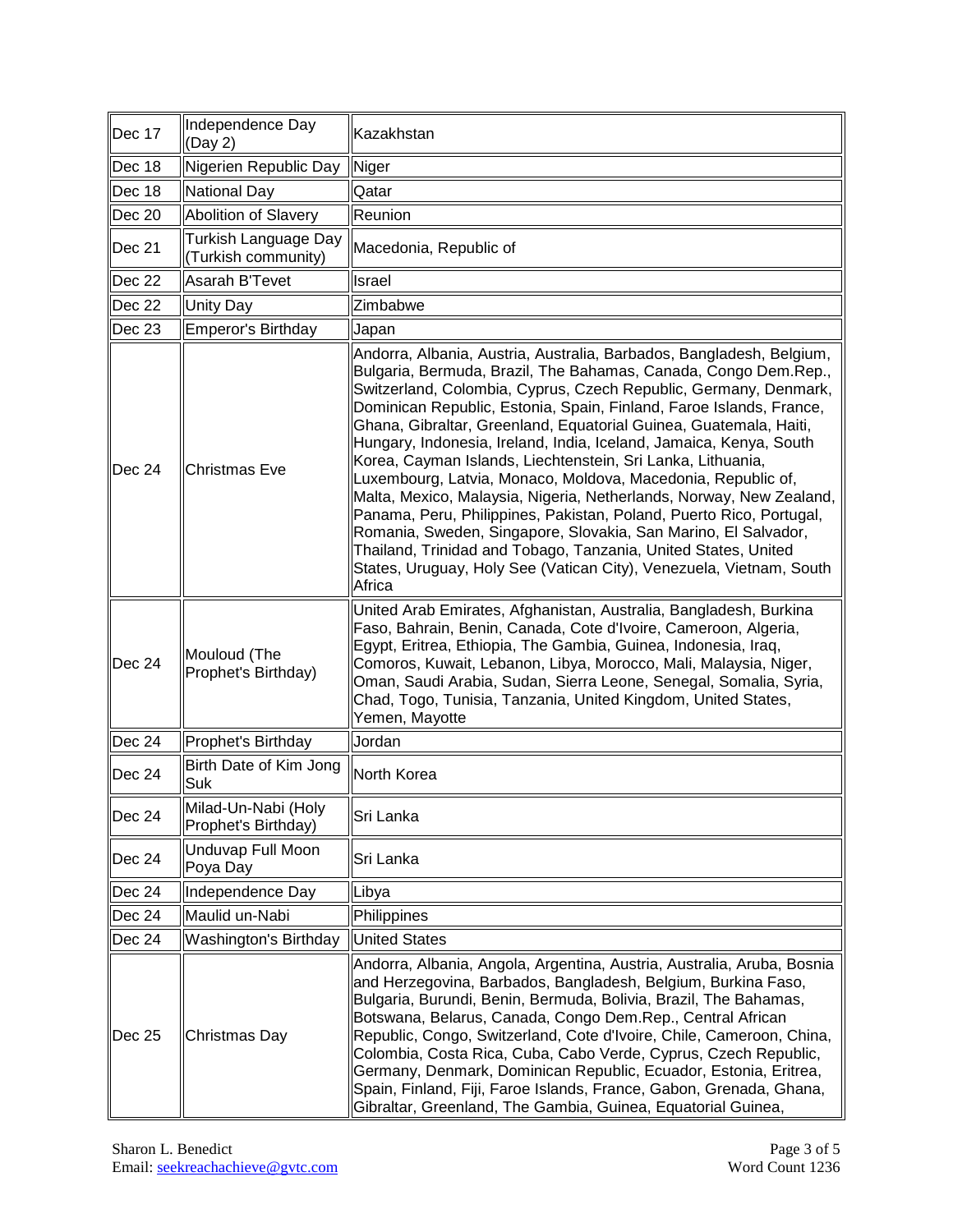|                |                               | Greece, Guatemala, Guinea-Bissau, Hong Kong, Honduras, Croatia,<br>Haiti, Hungary, Indonesia, Ireland, India, Iraq, Iceland, Italy, Jamaica,<br>Jordan, Japan, Kenya, South Korea, Cayman Islands, Lebanon,<br>Liechtenstein, Sri Lanka, Liberia, Lesotho, Lithuania, Luxembourg,<br>Latvia, Monaco, Moldova, Madagascar, Macedonia, Republic of, Mali,<br>Martinique, Malta, Mauritius, Malawi, Mexico, Malaysia, Mozambique,<br>Namibia, Niger, Nigeria, Nicaragua, Netherlands, Norway, New<br>Zealand, Panama, Peru, Philippines, Pakistan, Poland, Puerto Rico,<br>Portugal, Paraguay, Reunion, Romania, Rwanda, Seychelles,<br>Sweden, Singapore, Saint Helena, Slovenia, Slovakia, Sierra Leone,<br>San Marino, Senegal, Suriname, South Sudan, Sao Tome and<br>Principe, El Salvador, Syria, Swaziland, Chad, Togo, Thailand,<br>Trinidad and Tobago, Tanzania, Uganda, United Kingdom, United<br>States, Uruguay, Holy See (Vatican City), Venezuela, US Virgin<br>Islands, Vietnam, Kosovo, Mayotte, South Africa, Zambia, Zimbabwe |
|----------------|-------------------------------|-----------------------------------------------------------------------------------------------------------------------------------------------------------------------------------------------------------------------------------------------------------------------------------------------------------------------------------------------------------------------------------------------------------------------------------------------------------------------------------------------------------------------------------------------------------------------------------------------------------------------------------------------------------------------------------------------------------------------------------------------------------------------------------------------------------------------------------------------------------------------------------------------------------------------------------------------------------------------------------------------------------------------------------------------|
| Dec 25         | Quaid-e-Azam Day              | Pakistan                                                                                                                                                                                                                                                                                                                                                                                                                                                                                                                                                                                                                                                                                                                                                                                                                                                                                                                                                                                                                                      |
| <b>Dec 25</b>  | <b>Constitution Day</b>       | Taiwan                                                                                                                                                                                                                                                                                                                                                                                                                                                                                                                                                                                                                                                                                                                                                                                                                                                                                                                                                                                                                                        |
| $\vert$ Dec 26 | Boxing Day                    | Andorra, Austria, Australia, Aruba, Barbados, Bangladesh, Bulgaria,<br>Bermuda, The Bahamas, Canada, Switzerland, Cyprus, Czech<br>Republic, Germany, Denmark, Estonia, Finland, Fiji, Faroe Islands,<br>Grenada, Ghana, Gibraltar, Greenland, Greece, Guatemala, Hong<br>Kong, Croatia, Hungary, Ireland, Italy, Jamaica, Kenya, Cayman<br>Islands, Liechtenstein, Lesotho, Namibia, Nigeria, Netherlands,<br>Norway, New Zealand, Poland, Romania, Rwanda, Sweden, Saint<br>Helena, Slovakia, Sierra Leone, San Marino, Suriname, Swaziland,<br>Tanzania, Uganda, United Kingdom, Holy See (Vatican City), US<br>Virgin Islands, Zimbabwe                                                                                                                                                                                                                                                                                                                                                                                                   |
| Dec 26         | St Stephen's Day              | Spain                                                                                                                                                                                                                                                                                                                                                                                                                                                                                                                                                                                                                                                                                                                                                                                                                                                                                                                                                                                                                                         |
| Dec 26         | St Stephen's Day              | France                                                                                                                                                                                                                                                                                                                                                                                                                                                                                                                                                                                                                                                                                                                                                                                                                                                                                                                                                                                                                                        |
| Dec 26         | Second Day of<br>Christmas    | Iceland                                                                                                                                                                                                                                                                                                                                                                                                                                                                                                                                                                                                                                                                                                                                                                                                                                                                                                                                                                                                                                       |
| Dec 26         | Second Day of<br>Christmas    | Lithuania                                                                                                                                                                                                                                                                                                                                                                                                                                                                                                                                                                                                                                                                                                                                                                                                                                                                                                                                                                                                                                     |
| Dec 26         | St Stephen's Day              | Luxembourg                                                                                                                                                                                                                                                                                                                                                                                                                                                                                                                                                                                                                                                                                                                                                                                                                                                                                                                                                                                                                                    |
| $\vert$ Dec 26 | Second Day of<br>lChristmas   | Latvia                                                                                                                                                                                                                                                                                                                                                                                                                                                                                                                                                                                                                                                                                                                                                                                                                                                                                                                                                                                                                                        |
| Dec 26         | Boxing Day (bank<br>holiday)  | Malta                                                                                                                                                                                                                                                                                                                                                                                                                                                                                                                                                                                                                                                                                                                                                                                                                                                                                                                                                                                                                                         |
| Dec 26         | Day After Christmas           | Pakistan                                                                                                                                                                                                                                                                                                                                                                                                                                                                                                                                                                                                                                                                                                                                                                                                                                                                                                                                                                                                                                      |
| Dec 26         | Independence and<br>Unity Day | Slovenia                                                                                                                                                                                                                                                                                                                                                                                                                                                                                                                                                                                                                                                                                                                                                                                                                                                                                                                                                                                                                                      |
| $\vert$ Dec 26 | <b>Boxing Day</b>             | Trinidad and Tobago                                                                                                                                                                                                                                                                                                                                                                                                                                                                                                                                                                                                                                                                                                                                                                                                                                                                                                                                                                                                                           |
| Dec 26         | Day After Christmas<br>Day    | <b>United States</b>                                                                                                                                                                                                                                                                                                                                                                                                                                                                                                                                                                                                                                                                                                                                                                                                                                                                                                                                                                                                                          |
| Dec 26         | Day After Christmas<br>Day    | <b>United States</b>                                                                                                                                                                                                                                                                                                                                                                                                                                                                                                                                                                                                                                                                                                                                                                                                                                                                                                                                                                                                                          |
| Dec 26         | Day of Goodwill               | South Africa                                                                                                                                                                                                                                                                                                                                                                                                                                                                                                                                                                                                                                                                                                                                                                                                                                                                                                                                                                                                                                  |
| Dec 27         | <b>Constitution Day</b>       | North Korea                                                                                                                                                                                                                                                                                                                                                                                                                                                                                                                                                                                                                                                                                                                                                                                                                                                                                                                                                                                                                                   |
| Dec 28         | Christmas/Boxing Day          | Australia                                                                                                                                                                                                                                                                                                                                                                                                                                                                                                                                                                                                                                                                                                                                                                                                                                                                                                                                                                                                                                     |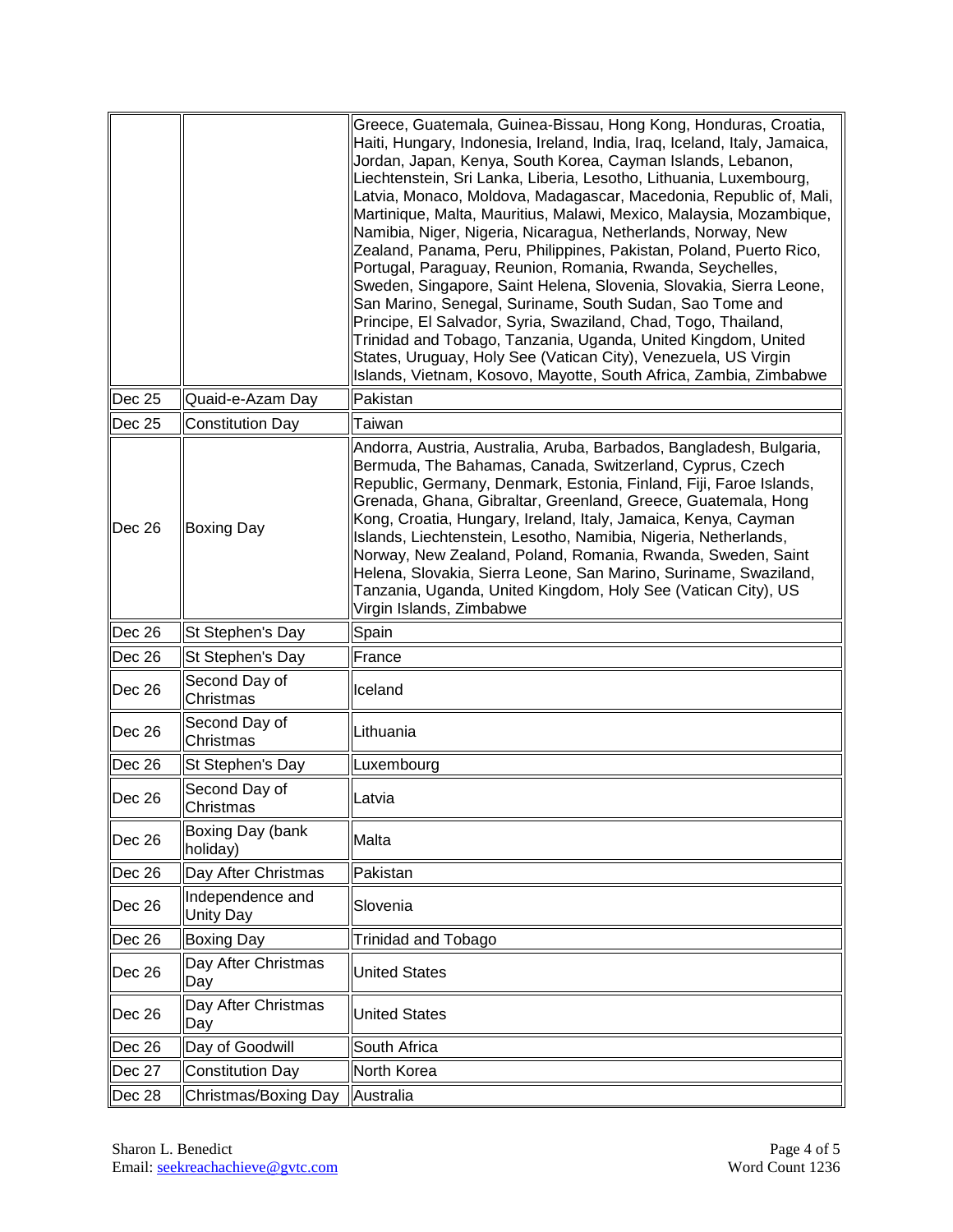|               | Holiday                                           |                                         |
|---------------|---------------------------------------------------|-----------------------------------------|
| Dec 28        | Boxing Day observed                               | Bermuda, Ghana, Ireland, Cayman Islands |
| Dec 28        | Boxing Day Holiday                                | Fiji                                    |
| Dec 28        | Christmas Holiday                                 | Gibraltar                               |
| Dec 28        | Boxing Day Observed                               | llNew Zealand                           |
| Dec 28        | Republic Day                                      | South Sudan                             |
| Dec 28        | Incwala Day                                       | lSwaziland                              |
| Dec 28        | <b>Bank Holiday</b>                               | <b>United Kingdom</b>                   |
| <b>Dec 29</b> | Birthday of Prophet<br>Muhammad and Imam<br>Sadeg | <b>I</b> ran                            |
| Dec 30        | <b>Rizal Day</b>                                  | Philippines                             |

No matter which ones you celebrate or how often, December is definitely the time to celebrate life and family. We are to declare we are placed on this earth to fulfill our purpose and offer peace and possibilities for our fellow human beings at home and around the world.

--

*Sharon L. Benedict, is a speaker, author, and weaver, and loving it! She is available for speaking engagements, free*lance writing, and will even weave you a one-of-kind creation, just for you. Sharon also welcomes your questions and *comments and can be contacted a[t seekreachachieve@gvtc.com.](mailto:seekreachachieve@gvtc.com) Visit her website at [www.celebratingyourjourney.com.](http://www.celebratingyourjourney.com/)*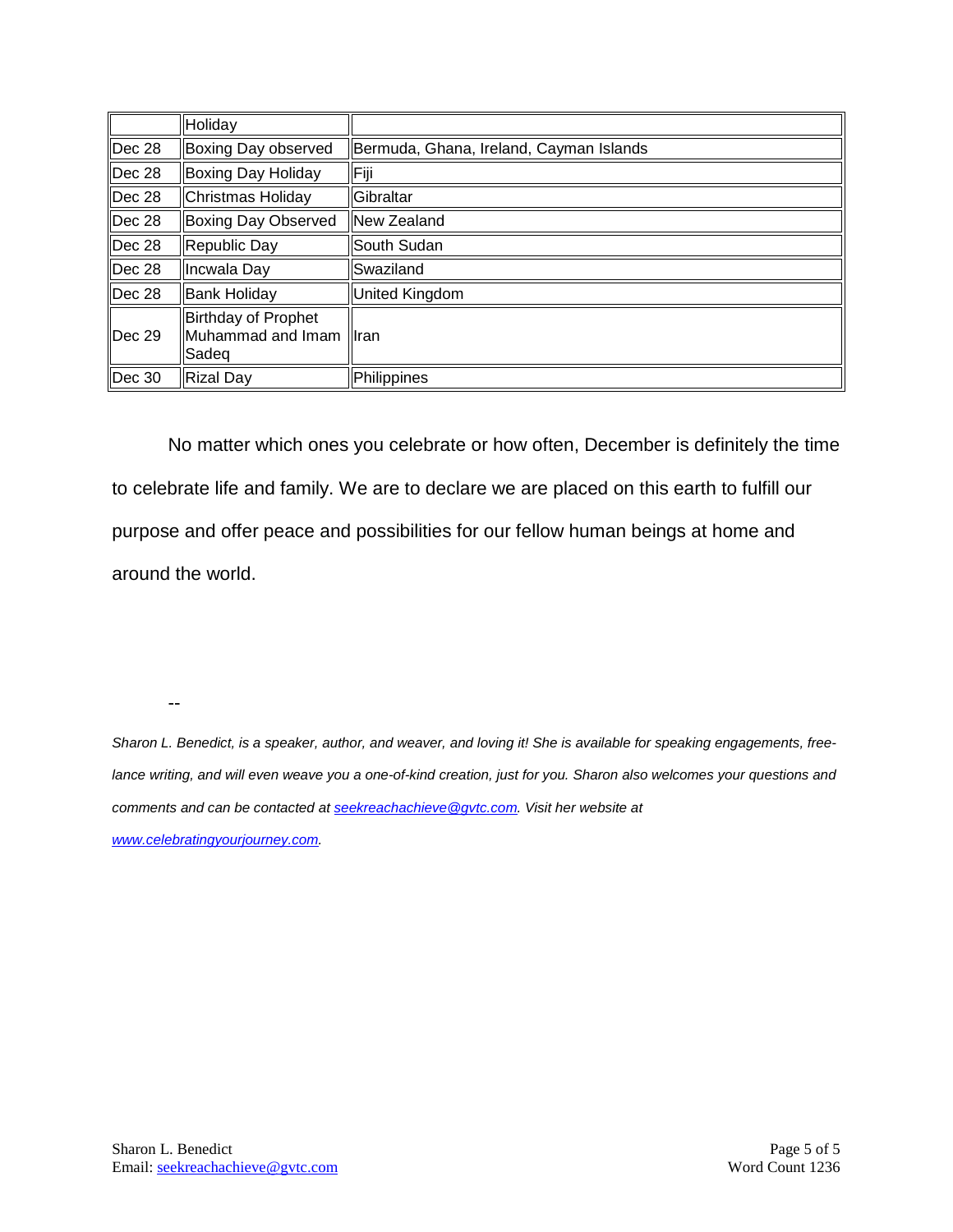*From the Heart...*



## *December 25 –Guess whose birthday it is*

(published in Boerne Star, Friday, Dec 25, 2015)

Since this article will be officially offered on Christmas Day, December 25, let's put aside our "political correctness biases" for now to reflect and celebrate the heart of Christmas. First, let's start with the "elephant" in the room . . . among other celebrations, December is celebrated all around the world as Jesus' birthday. So, Happy Birthday Jesus!

For those who may or may not believe Jesus was a real human being walking this planet professing he was "God with us," let's at least look at a few stellar qualities Jesus brought into this world. And how could I even list them except by taking a glimpse in that big, beautifully bedecked bible collecting dust on our coffee tables or book shelves?

So, here goes. And for those who may find this brief bible lesson somewhat offensive, do I apologize? Not really. Why? Because the heart of the matter still holds true. These qualities are desired and aspired by just about every person on this precious planet of ours. No matter how old you may be, you were once a small child who needed a Mom and Dad who made this world safe and welcoming for growing up and being grateful for the chance to carry the mantle of these qualities on to their own little ones.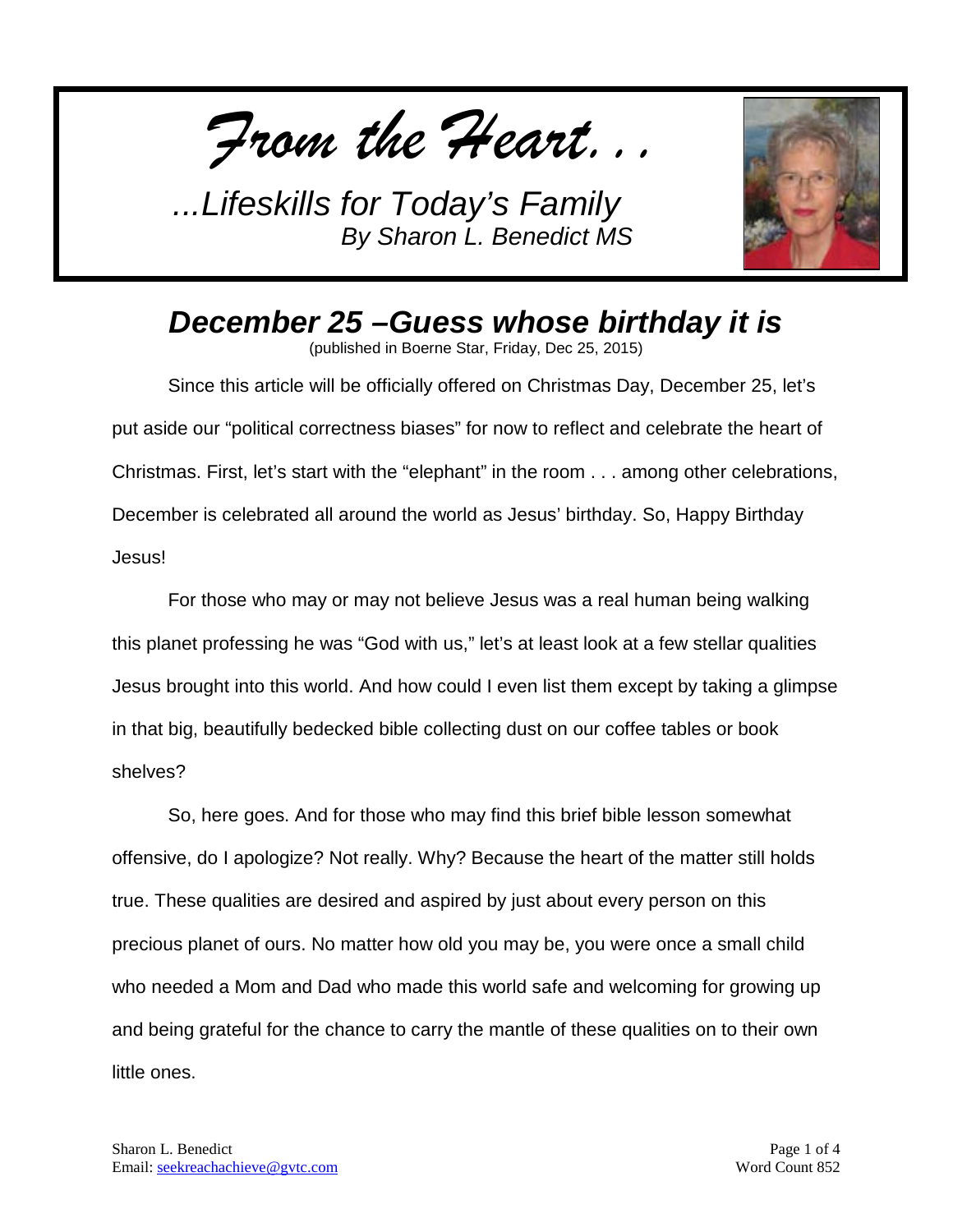I believe the first quality is obvious and all others follow, as well as sustain us.

• **God is Love** = "We have come to know [by personal observation and experience], and have believed [with deep, consistent faith] the love which God has for us. God is love, and the one who abides in love abides in God, and God abides continually in him." 1 John 4:16 (AMP version)

**Freedom from Fear** = "There is no fear in love [dread does not exist]. But perfect (complete, full-grown) love drives out fear, because fear involves [the expectation of divine] punishment, so the one who is afraid [of God's judgment] is not perfected in love [has not grown into a sufficient understanding of God's love]." 1 John 4:18 (AMP)

• **Other qualities of Jesus = Joy, Peace, Patience/Longsuffering, Kindness,** 

**Goodness, Faithfulness, Gentleness, Self-Control =** "But the fruit of the Spirit [the result of His presence within us] is love [unselfish concern for others], joy, [inner] peace, patience [not the ability to wait, but how we act while waiting], kindness, goodness, faithfulness, gentleness, self-control. Against such things there is no law." Galatians 5:22-23 (AMP)

**• Forgiving** = "Be kind and helpful to one another, tender-hearted [compassionate, understanding], forgiving one another [readily and freely], just as God in Christ also forgave you." Ephesians 4:32 (AMP)

• **Humility** = "For who is the greater, the one who reclines at the table or the one who serves? Is it not the one who reclines at the table? But I am among you as the one who serves." Luke 22:27 (AMP)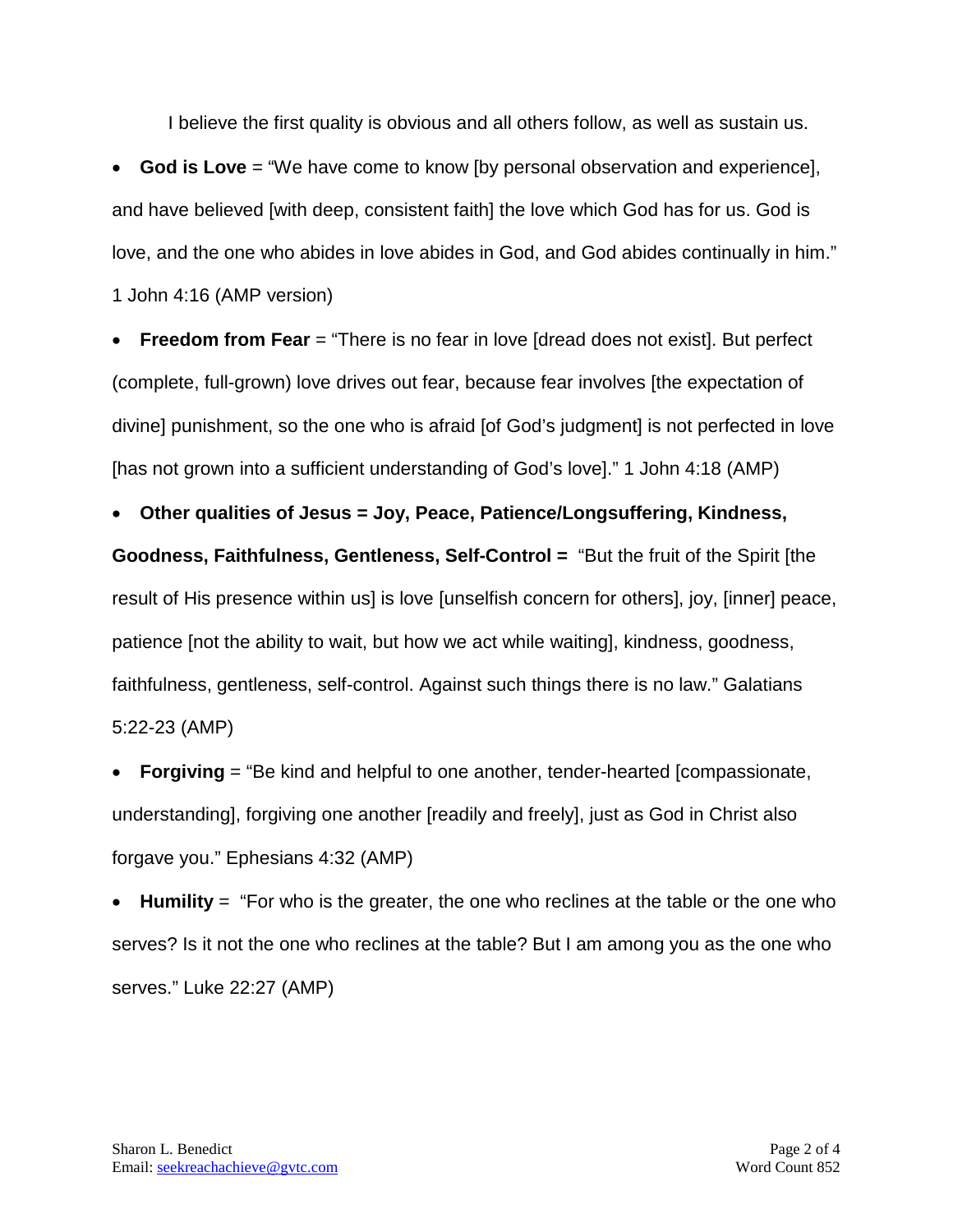• **Fairness** = "So then, in everything treat others the same way you want them to treat you, for this is [the essence of] the Law and the [writings of the] Prophets." Matthew 7:12 (AMP)

**Courage** = "You are of God, little children, and have overcome them, because He who is in you is greater than he who is in the world." 1 John 4:4 (NKJV)

• **Friendship** = "As iron sharpens iron, So one man, a friend, sharpens [and influences] another [through discussion]. Proverbs 27:17(AMP)

• **Honesty & Truthfulness** = "For we have regard for what is honorable [and above suspicion], not only in the sight of the Lord, but also in the sight of men." 2 Corinthians 8:21(AMP); "Therefore, rejecting all falsehood [whether lying, defrauding, telling halftruths, spreading rumors, any such as these], speak truth each one with his neighbor, for we are all parts of one another [and we are all parts of the body of Christ]." Ephesians 4:25 (AMP)

These are just a few of the many qualities demonstrated in the life of this person called Jesus. You will find many others throughout those insightful pages, such as dependability, gratitude, responsibility, contentment, generosity, purity, confidence, encouragement, availability, attentiveness, wisdom, compassion, enthusiasm, initiative, diligence, thoughtfulness, efficient, discretion, optimism, obedience, reverence, agreeable, appreciation, commitment, communicating, creative, determination, deference, devotion, discernment, discreet, disciplined, decisive, endurance, flexibility, grace/mercy, guidance, hospitality, integrity, loyalty, persuasive, purposeful, respectful, secure, servant leadership, sincerity, success, suffering, supportive, tactful, teach, tolerant, and virtue.